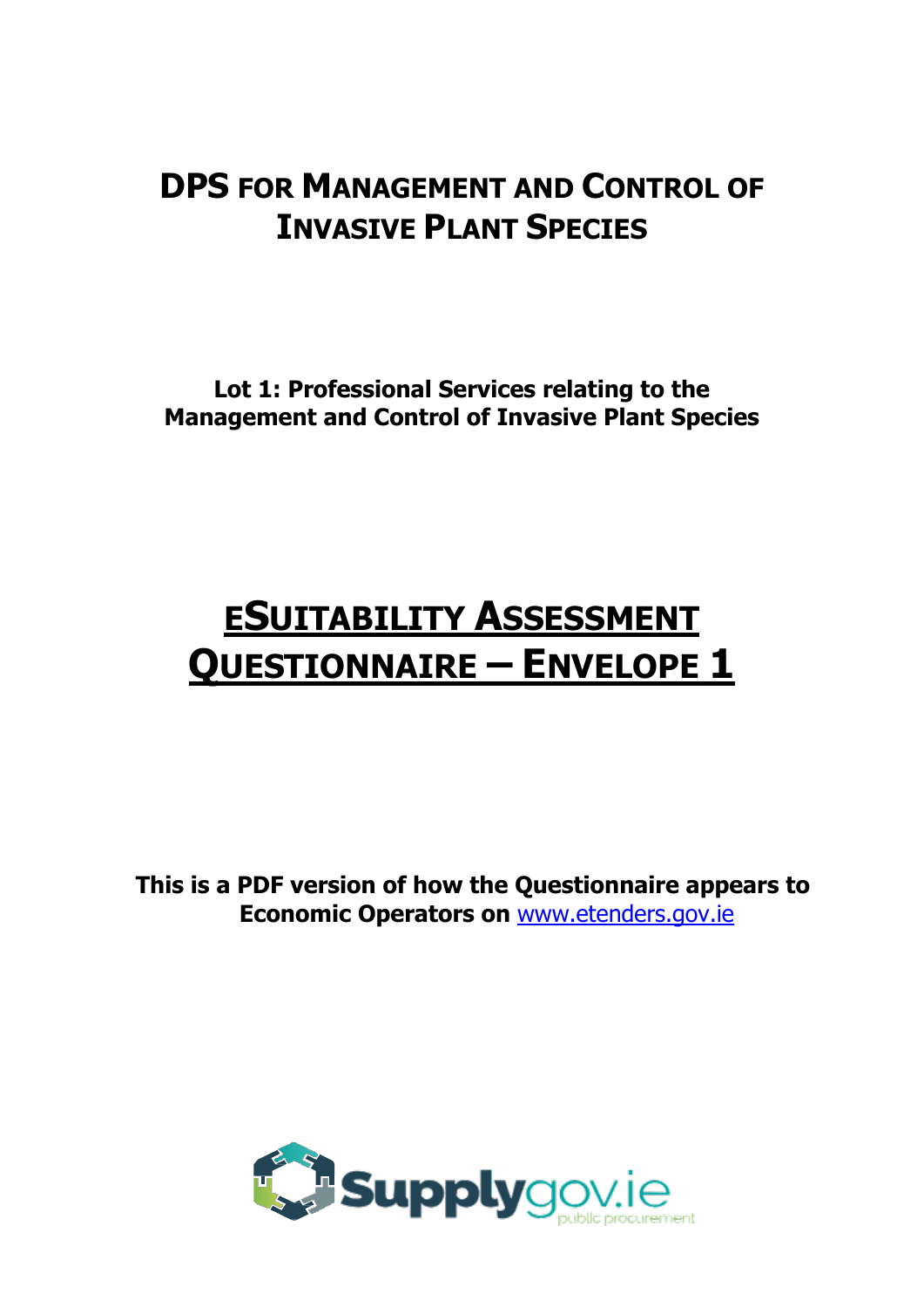| Lot 185410: Response form |                                                                                                                                                                                                                                                                                                                                                                                                                                                                                                                                                                                                                                                                                                                                                                                                                                                                                                                                                                                                                                                                                                                                                                                                                                                                                                                                                                                                                                                                                                                                                                                     |  |
|---------------------------|-------------------------------------------------------------------------------------------------------------------------------------------------------------------------------------------------------------------------------------------------------------------------------------------------------------------------------------------------------------------------------------------------------------------------------------------------------------------------------------------------------------------------------------------------------------------------------------------------------------------------------------------------------------------------------------------------------------------------------------------------------------------------------------------------------------------------------------------------------------------------------------------------------------------------------------------------------------------------------------------------------------------------------------------------------------------------------------------------------------------------------------------------------------------------------------------------------------------------------------------------------------------------------------------------------------------------------------------------------------------------------------------------------------------------------------------------------------------------------------------------------------------------------------------------------------------------------------|--|
|                           | <b>Notes for Economic Operator</b><br><b>0</b> questions to answer                                                                                                                                                                                                                                                                                                                                                                                                                                                                                                                                                                                                                                                                                                                                                                                                                                                                                                                                                                                                                                                                                                                                                                                                                                                                                                                                                                                                                                                                                                                  |  |
| 1                         | The Economic Operator must ensure:<br>a) that all information, documentation and declarations submitted with their<br>Application or in response to a Supplementary Request for Tender (sRFT) are<br>correct and;<br>b) that they are in a position to provide the requisite evidence of compliance with the<br>declarations submitted herein within five working days when requested by the<br><b>LGOPC and/or Contracting Authority.</b>                                                                                                                                                                                                                                                                                                                                                                                                                                                                                                                                                                                                                                                                                                                                                                                                                                                                                                                                                                                                                                                                                                                                          |  |
| $\overline{2}$            | Without prejudice to such other legal remedies available to the LGOPC and/or the<br>Contracting Authorities, where an Economic Operator:<br>1) is found to have furnished false, misleading or incorrect information,<br>documentation or declarations with its application; or<br>2) is, for whatever reason, unable or unwilling to provide the requisite evidence of<br>compliance with the submitted declarations within five working days when<br>requested by the LGOPC and/or the Contracting Authorities;<br>the LGOPC and/or the Contracting Authority may, at their discretion, exclude the<br>Economic Operator from the Supplementary Request for Tender and/or the DPS.<br>The Economic Operators must answer ALL questions in this form, must type the<br>relevant information in ALL text boxes provided and must upload ALL required<br>documents.<br>The Economic Operators must comply with the instructions herein and a failure to<br>do so may result in the application being deemed non-compliant. An Economic<br>Operator that makes an application that is deemed non-compliant shall not be<br>admitted to the DPS.<br>Without prejudice to the foregoing, the LGOPC, at its discretion, may seek<br>clarifications or further information (that does not materially alter an application) (or<br>take such other legally permissible actions with reference to the principles of equal<br>treatment, non-discrimination, transparency, proportionality and mutual recognition)<br>from the Economic Operators via eTenders in respect of an application. |  |
| 3                         | An Economic Operator admitted to the DPS will be required to operate in<br>compliance with all applicable statutory obligations during the period of validity of<br>the DPS and the LGOPC and/or the Contracting Authorities may seek from the<br>Economic Operator such information and documentary evidence as it deems<br>reasonably necessary to demonstrate such compliance. The LGOPC may terminate<br>a DPS Agreement with an Economic Operator found to be unable to demonstrate<br>compliance with an applicable statutory obligation. Further details in relation to<br>statutory obligations are found within the DPS Agreement and Supplementary<br>Request for Tender Contract published as part of the tender documents.                                                                                                                                                                                                                                                                                                                                                                                                                                                                                                                                                                                                                                                                                                                                                                                                                                              |  |

https://irl.eu-supply.com/app/rfq/response\_form\_print.asp?RFID=212188&TID=185410&PID=183745&LN=&E=-1&IID=&EM= 1/19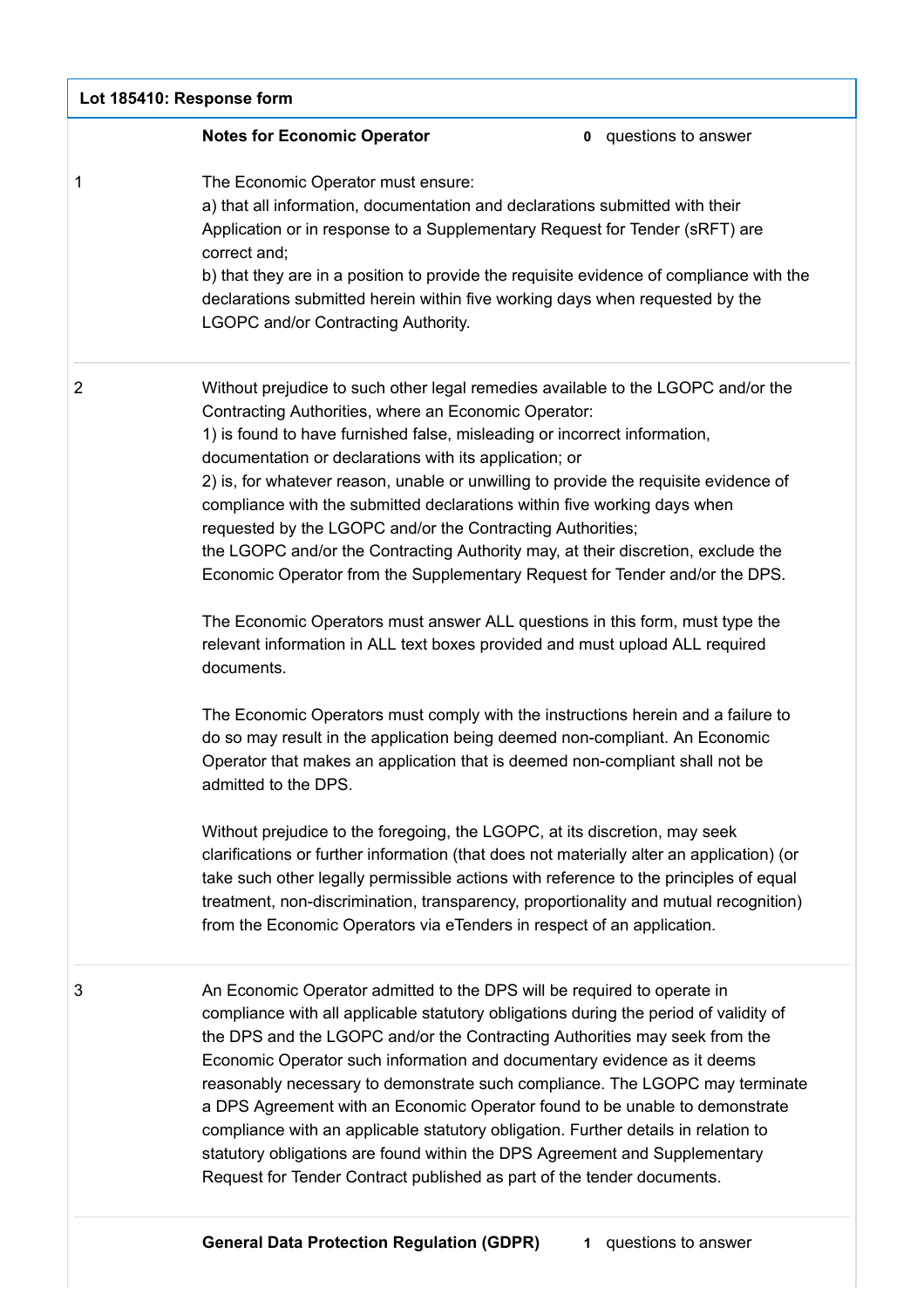4 **2004** We confirm that all Data Subjects whose Personal Data is provided in our Tender **Economic Operator Details 6** questions to answer response have consented to the processing of such Personal Data by us, the Contracting Authority, the Evaluation Team and the LGOPC, for the purposes of our participation in this Competition or that we otherwise have a legal basis for providing such Personal Data to the LGOPC and/or Contracting Authority for the purposes of our participation in this Competition and that we will provide evidence of such consent and/or legal basis to the LGOPC and/or Contracting Authority upon request. Yes 5 Select the relevant option below to indicate your trading status. i) a Sole Trader **ii**) a Limited Company iii) a Designated Activity Company (DAC) iv) an Unlimited Company v) other  $6 \rightarrow$  If you ticked one of the options between ii) to v) in the question above, enter your company registration number as per your Companies Registration Office details (www.cro.ie), or equivalent in your jurisdiction, in the box below. If not applicable, enter 'N/A' in the box below. 7 If you ticked 'other' please confirm the exact nature of your trading status in the box below. If not applicable, enter 'N/A' in the box below. 800 8 Enter the registered name of the Economic Operator in the box below. This name must be exactly as per your Companies Registration Office details (www.cro.ie) or equivalent in your jurisdiction; or For Sole Traders this name must be exactly as per your VAT/Tax Registration

> details. Note:

> > If the name provided in your ESPD is not your legal entity name, your legal entity name shall apply to this application.

https://irl.eu-supply.com/app/rfq/response\_form\_print.asp?RFID=212188&TID=185410&PID=183745&LN=&E=-1&IID=&EM= 2/19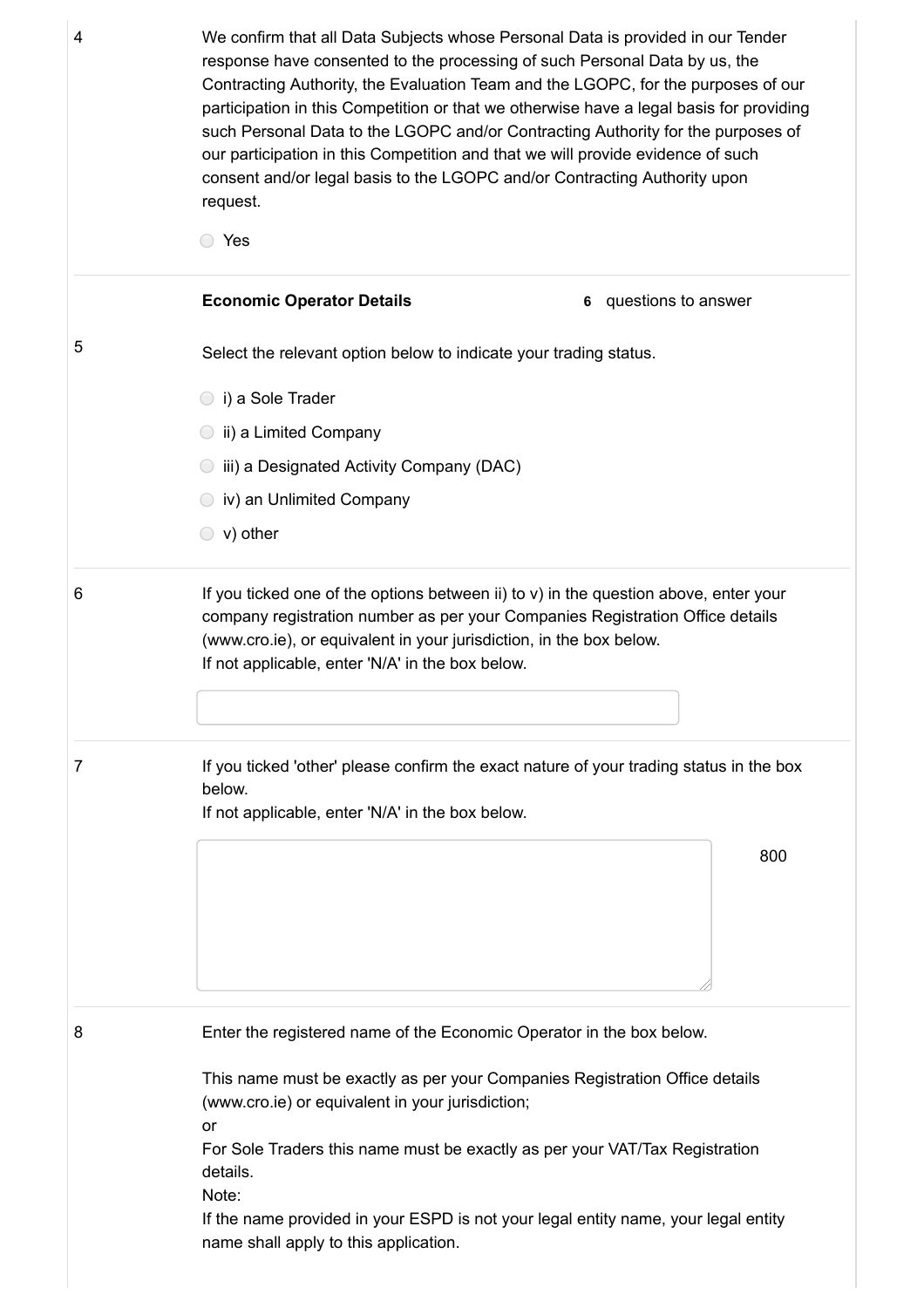| 9  | Enter the Economic Operator's address in the box below.                                                                                                                                                        |
|----|----------------------------------------------------------------------------------------------------------------------------------------------------------------------------------------------------------------|
|    | This address must be exactly as per your Companies Registration Office details<br>(www.cro.ie) or equivalent in your jurisdiction;<br>or                                                                       |
|    | For Sole Traders this address must be exactly as per your VAT/Tax Registration<br>details.                                                                                                                     |
|    | 800                                                                                                                                                                                                            |
| 10 | Enter the Economic Operator's VAT/Tax Registration Number.                                                                                                                                                     |
|    | 800                                                                                                                                                                                                            |
|    | <b>Supplementary Request for Tenders</b><br>questions to answer<br>1.                                                                                                                                          |
| 11 | www.supplygov.ie is a procurement platform operated by the LGOPC facilitating<br>Local Authorities and other state agencies in the public procurement of goods,<br>works and services from economic operators. |
|    | All Supplementary Request for Tenders in relation to this DPS will be conducted<br>through www.supplygov.ie only.                                                                                              |
| 12 | If you are registered on www.supplygov.ie, enter your Supplygov Supplier ID in the<br>box below.<br>(Your www.supplygov.ie Supplier ID is a numerical entry found on the top left of the                       |
|    | www.supplygov.ie Supplier homepage.)                                                                                                                                                                           |
|    |                                                                                                                                                                                                                |
|    | If you are not registered on www.supplygov.ie, please now register as a new<br>supplier. Registration as a new supplier on www.supplygov.ie may take a number of<br>working days.                              |

https://irl.eu-supply.com/app/rfq/response\_form\_print.asp?RFID=212188&TID=185410&PID=183745&LN=&E=-1&IID=&EM= 3/19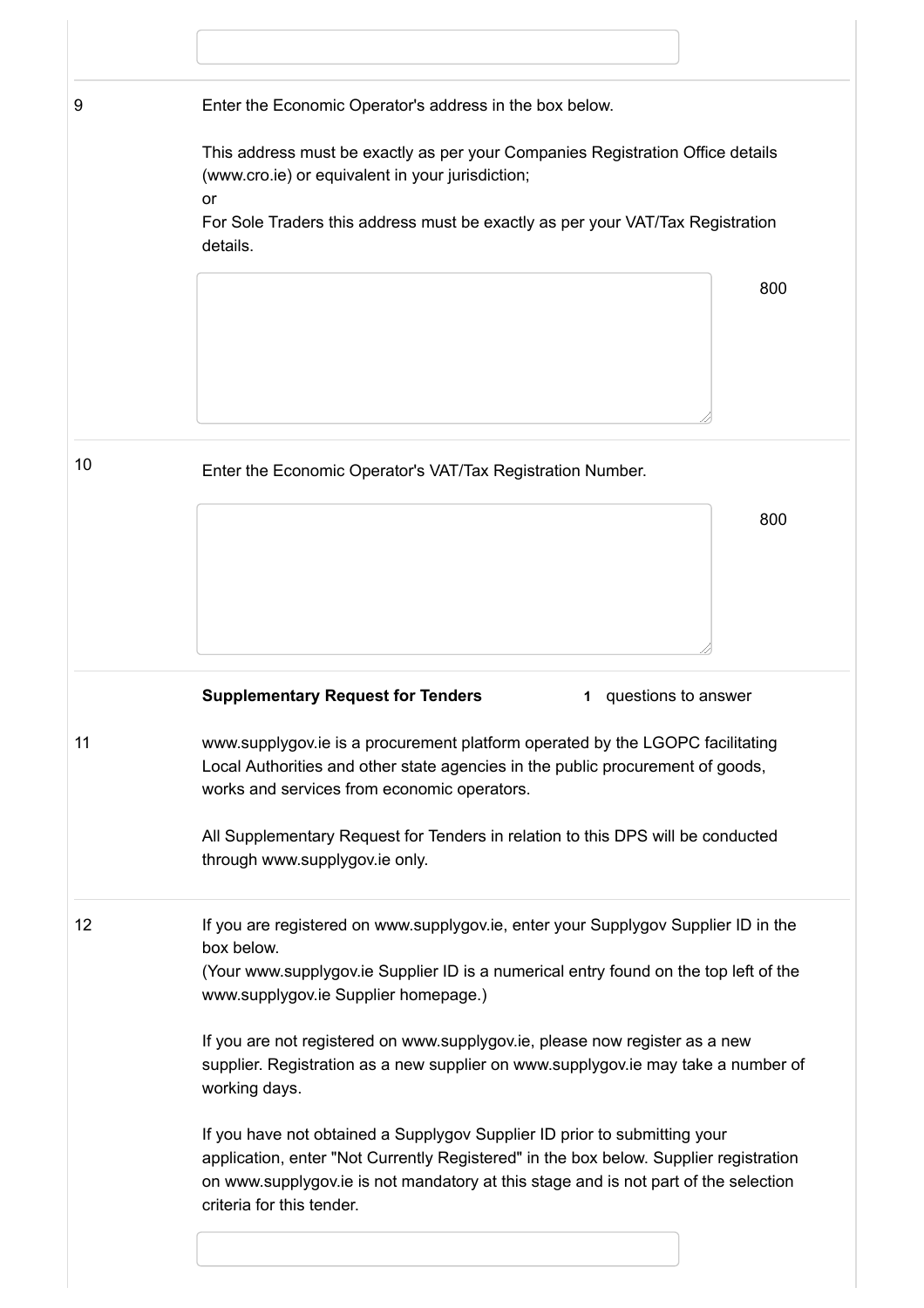#### **Region/Regions You Wish To Tender For 1** questions to answer

20/04/2021 european compared and compared and compared and compared and compared and compared and compared and

13 Select the region/regions (counties) that you wish to tender for. You must select at least one region.

> You will only receive Supplementary Request for Tenders notifications from Contracting Authorities in the region/regions you have selected. Please refer to the Instructions Document for a full list of the Contracting Authorities.

- County Carlow
- County Cavan
- County Clare
- County Cork
- County Donegal
- County Dublin
- **County Galway**
- County Kerry
- **County Kildare**
- County Kilkenny
- County Laois
- County Leitrim
- County Limerick
- County Longford
- County Louth
- County Mayo
- County Meath
- County Monaghan
- County Offaly
- County Roscommon
- County Sligo
- County Tipperary
- County Waterford
- County Westmeath
- County Wexford
- County Wicklow

#### **Designer and Project Supervisor For The Design Process (PSDP) Appointments**

https://irl.eu-supply.com/app/rfq/response\_form\_print.asp?RFID=212188&TID=185410&PID=183745&LN=&E=-1&IID=&EM= 4/19

**4** questions to answer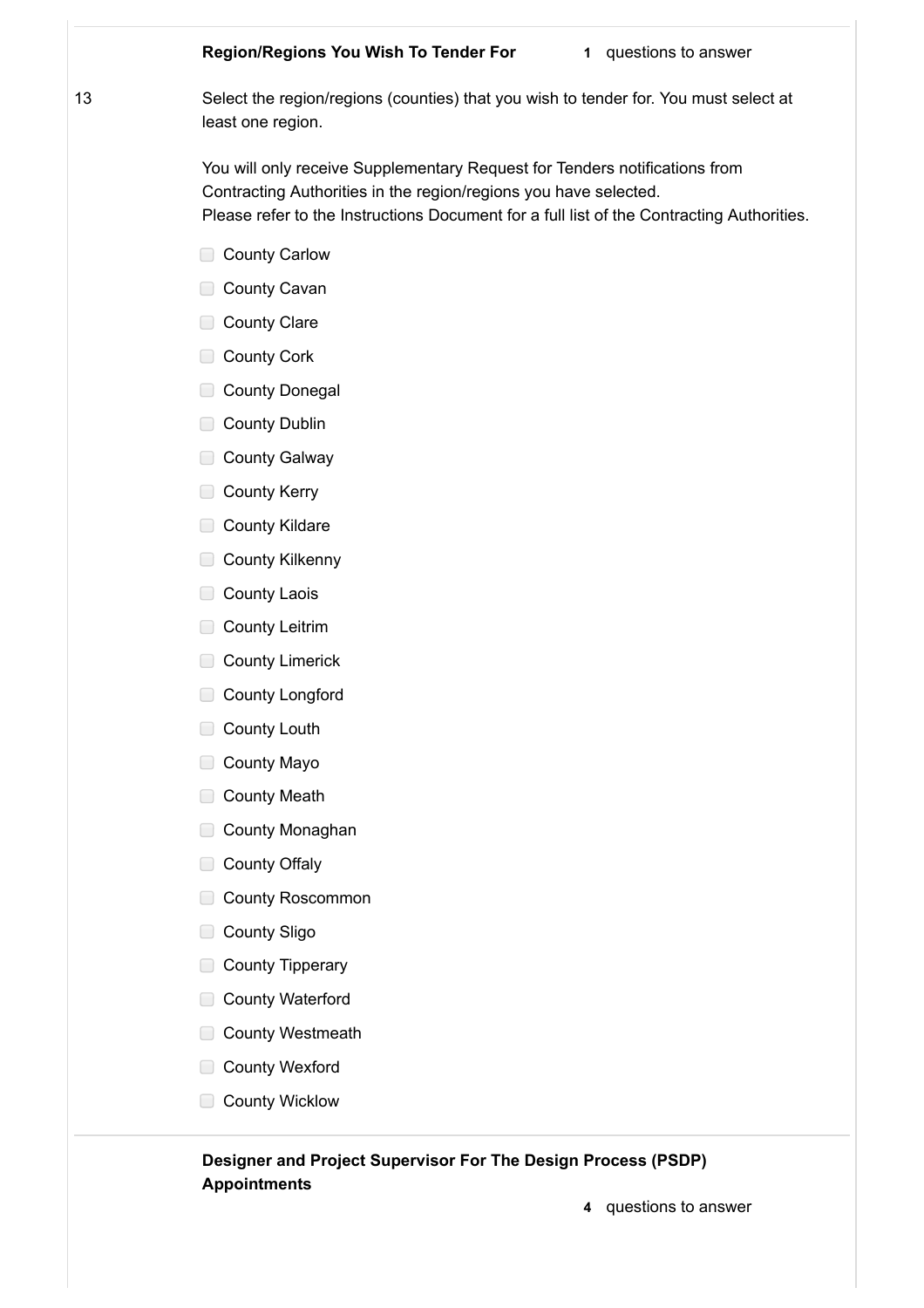| 14      | Minimum Selection Criteria (Pass/Fail)<br>I declare, as an Economic Operator interested in being assessed for suitability, that<br>Health and Safety management within the organisation is the responsibility of:                                            |     |  |
|---------|--------------------------------------------------------------------------------------------------------------------------------------------------------------------------------------------------------------------------------------------------------------|-----|--|
|         |                                                                                                                                                                                                                                                              | 800 |  |
|         |                                                                                                                                                                                                                                                              |     |  |
| 15<br>T | Minimum Selection Criteria (Pass/Fail)<br>Minimum Standard                                                                                                                                                                                                   |     |  |
|         | I declare, as an Economic Operator interested in being assessed for suitability, that<br>in my opinion my organisation is competent and adequately resourced to fulfil its<br>obligations under the Safety, Health and Welfare at Work Act, 2005 and that my |     |  |
|         | Organisation has adequate resources to fulfil the role of Designer and PSDP, as<br>outlined in Notes 1 and 2 below.                                                                                                                                          |     |  |
|         | The evidence relating to this minimum standard, to be provided when requested is<br>demonstrating compliance with relevant Health and Safety legislation.                                                                                                    |     |  |
|         | Yes $\blacktriangledown$                                                                                                                                                                                                                                     |     |  |
|         |                                                                                                                                                                                                                                                              |     |  |

https://irl.eu-supply.com/app/rfq/response\_form\_print.asp?RFID=212188&TID=185410&PID=183745&LN=&E=-1&IID=&EM= 5/19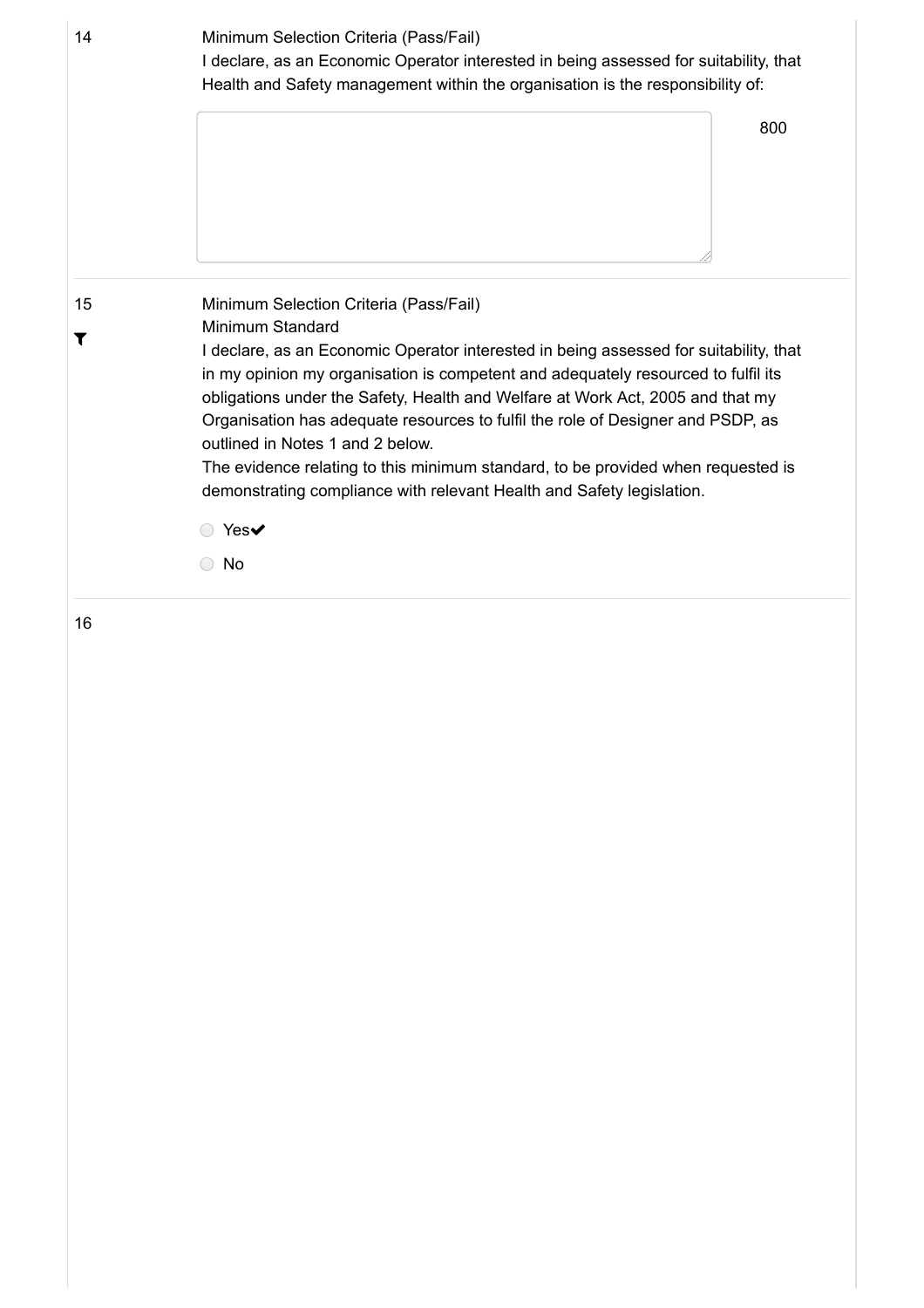2004 europe Note-1 europe and a series of the Note-1 europe and a series of the Note-1 europe and a series of the Note-1 europe and a series of the Note-1 europe and a series of the Note-1 europe and a series of the Note-1

• We acknowledge and agree that we may be appointed as Designer and PSDP under any contract awarded under this Agreement.

• We are a member of, or eligible to be a member of, a recognised professional body for the required role, i.e. RIAI/ACEI/SCS/IEI/NISO or OSH (PSDP only)/(Other)

• We confirm that each member of staff is aware of his/her responsibilities under the Safety, Health and Welfare at Work Act, 2005, and the Safety, Health & Welfare at Work (Construction) Regulations, 2013.

• In particular, we are aware of the general principles of prevention as enumerated below, and where the professional service required is a Designer will take those principles into account when carrying out design work associated with the project and undertake to liaise with, communicate and co-operate with the PSDP in his/her role.

• In our role as PSDP, we will take into account and communicate to all designers those principles when co-ordinating design work associated with the project and undertake to liaise with, communicate and facilitate co-operation amongst the other duty holders under those Regulations specifically Regulations 11-14 of the Safety Health & Welfare at Work (Construction) Regulations, 2013.

General Principles of Prevention applicable to Designer and PSDP

The purpose of the General Principles of Prevention is to provide a framework within which design and detailing issues can be assessed.

i) The avoidance of risks

ii) The evaluation of unavoidable risks

iii) The combating of risks at source

iv) The adaption of work to the individual, especially as regards the design of places of work, the choice of work equipment and systems of work, with a view to alleviating monotonous work and work of a predetermined rate and to reduce their effect on health

v) The adaption of workplace to technical progress

vi) The replacement of dangerous articles, substances or systems of work by nondangerous articles, substances or systems of work

vii) The giving to collective protective measures priority over individual protective measure

viii) The development of an adequate prevention policy in relation to safety, health and welfare at work, which takes account of technology, organisation of work, working conditions, social factors and the influence of factors related to the working environment

ix) The provision of appropriate training and instruction to employees.

https://irl.eu-supply.com/app/rfq/response\_form\_print.asp?RFID=212188&TID=185410&PID=183745&LN=&E=-1&IID=&EM= 6/19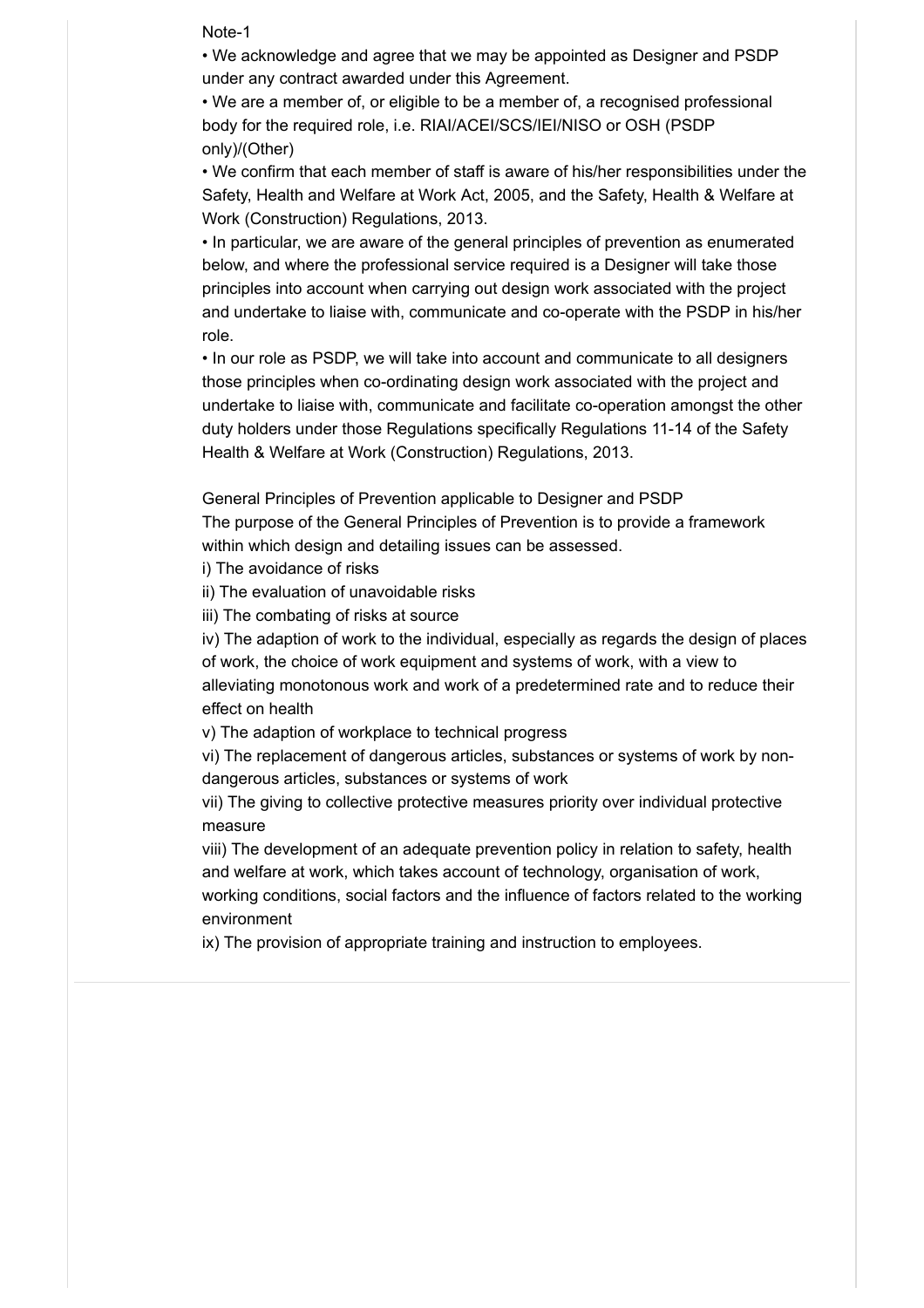$27$  Note 20 17 Note-2

> • We are aware of the obligations of all Designers under Section 17 (2) of the Safety, Health & Welfare at Work Act, 2005, to ensure so far as is reasonably practicable that the project:

(a) Is designed and is capable of being constructed to be safe and without risk to health,

(b) Can be maintained safely and without risk to health during use, and

(c) Complies in all respects, as appropriate, with the relevant statutory provisions. And, in our role as PSDP, we will communicate to those designers their duties under Section 17 (2) of the above Act.

• We confirm that all staff have received, read and will apply the Safety, Health and Welfare at Work (General Application) Regulations, 2007, the Guide to the Safety, Health and Welfare at Work (General Application) Regulations, 2007, and the HSA frequently asked questions on risk assessments which are available on the HSA website.

• In our role as Designer, risk assessments will be carried out and maintained on the job file.

• In our role as PSDP, risk assessments will be sought and collected from Designers for inclusion in a Preliminary Safety & Health Plan which we as PSDP will prepare and update as appropriate.

• We confirm that in our opinion this 'Designer and Project Supervisor for the Design Process (PSDP) Appointments' declaration is deemed to satisfy our obligations in relation to the following areas given the services/works anticipated to be completed under this Agreement: -

a) Health and Safety Policy and Organisation;

b) Arrangements;

c) Competent Advice;

d) Training and Information;

e) Individual Qualifications and Experience;

f) Monitoring, Audit and Review;

g) Workforce Involvement;

h) Accident/Incident Reporting, Review;

i) Sub-consulting Procedures;

j) Hazard Management and Risk Assessment; and

k) Health and Welfare

18 Have there been any enforcement actions, legal proceedings, accidents, fatalities or incidents associated with the discharge of my duties as Designer and/or PSDP (whether the relevant discipline is the subject of this declaration or not) over the last three years?

Yes

No

19 **If you answered "Yes" to the above question, please provide details in the box** below.

https://irl.eu-supply.com/app/rfq/response\_form\_print.asp?RFID=212188&TID=185410&PID=183745&LN=&E=-1&IID=&EM= 7/19

If you answered "No" to the above question, please type "There have been none" in the box below.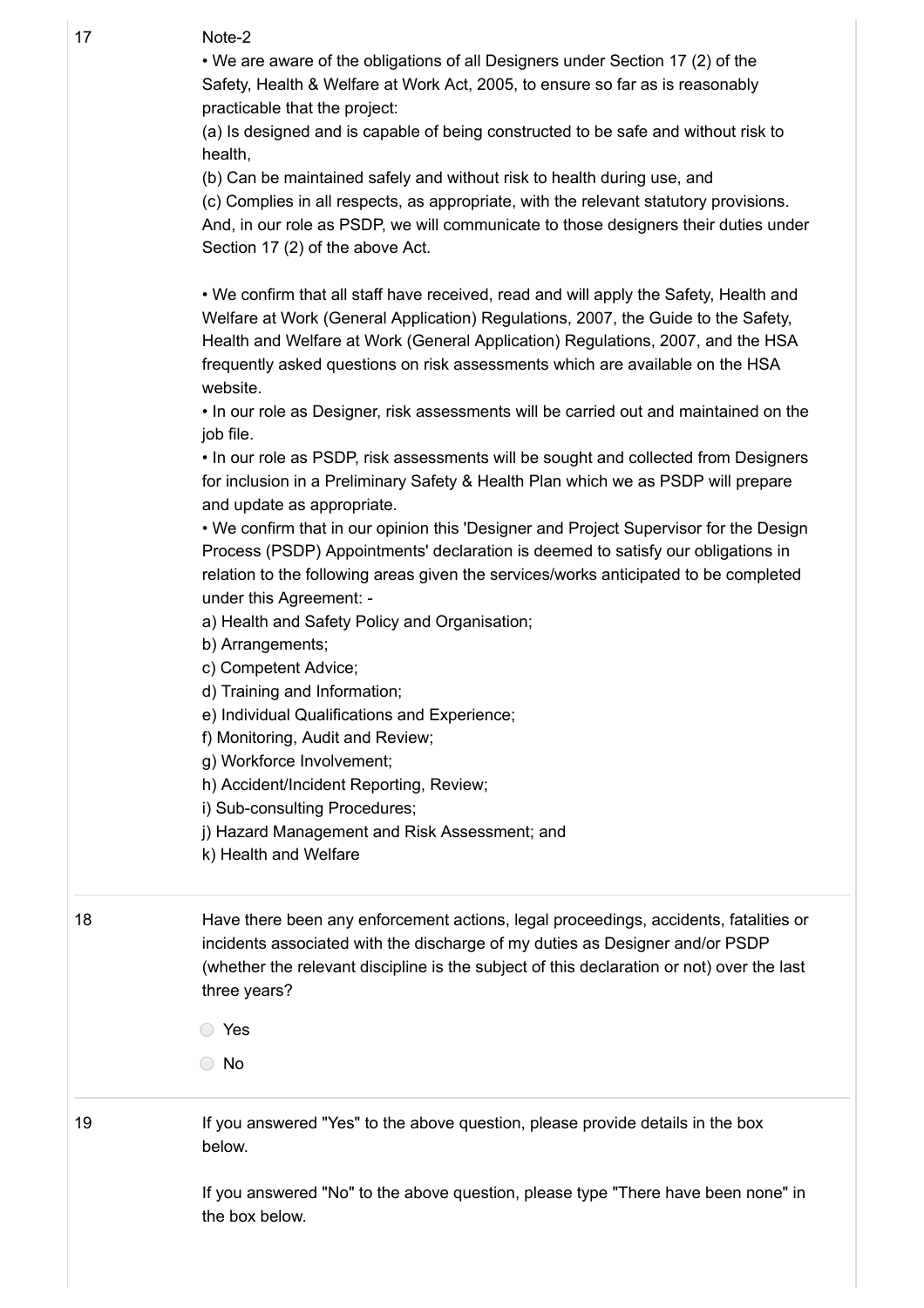### **Health And Safety Compliance Declaration - Specialist as Designer 1** questions to answer 20  $\overline{\mathbf{r}}$ Minimum Selection Criteria (Pass/Fail) I declare, as an Economic Operator interested in being assessed for suitability, that the minimum standards listed below, and associated evidence to be provided when requested, are addressed in my Safety Statement: The minimum standards are as follows: i) A general Health and Safety policy document appropriate to the relevant design discipline. The evidence relating to this minimum standard, to be provided when requested is a copy of our current general Health and Safety policy. ii) The relevant management organisational structure document indicating the duty holders responsible for Health and Safety. The evidence relating to this minimum standard, to be provided when requested is an outline of our management organisational structure with regard to allocation of duties, delegation of responsibilities, etc., in relation to Health and Safety. iii) Standard risk assessment forms (relevant to projects of a similar size, nature and complexity) covering all stages of a project life cycle from early design stage to project completion. The evidence relating to this minimum standard, to be provided when requested is copies of standard forms used for risk assessments as part of our duties under the Safety, Health and Welfare at Work Act, 2005 iv) Evidence of CPD training arrangements in place (for Designers) appropriate to the size and complexity of the services/works under this Agreement. The evidence relating to this minimum standard, to be provided when requested is details of arrangements for Continuing Professional Development (both relevant to the design discipline and health and safety) of personnel, including personnel who would be employed on the project. v) Evidence that there is an adequate organisational structure in place within the company to facilitate the dissemination of up-to-date developments on health and safety issues. The evidence relating to this minimum standard, to be provided when requested is details of the company's procedures for disseminating up-to-date developments on health and safety issues. vi) Evidence that there are adequate arrangements in place for the co-ordination of information between Economic Operator's designer team members with adequate mechanism in place that tracks and records delivery and receipt of information

 $\sqrt{202}$ 

details of the company's arrangements for the co-ordination of information between  $\hskip1cm \Box$ The evidence relating to this minimum standard, to be provided when requested is

distributed.

800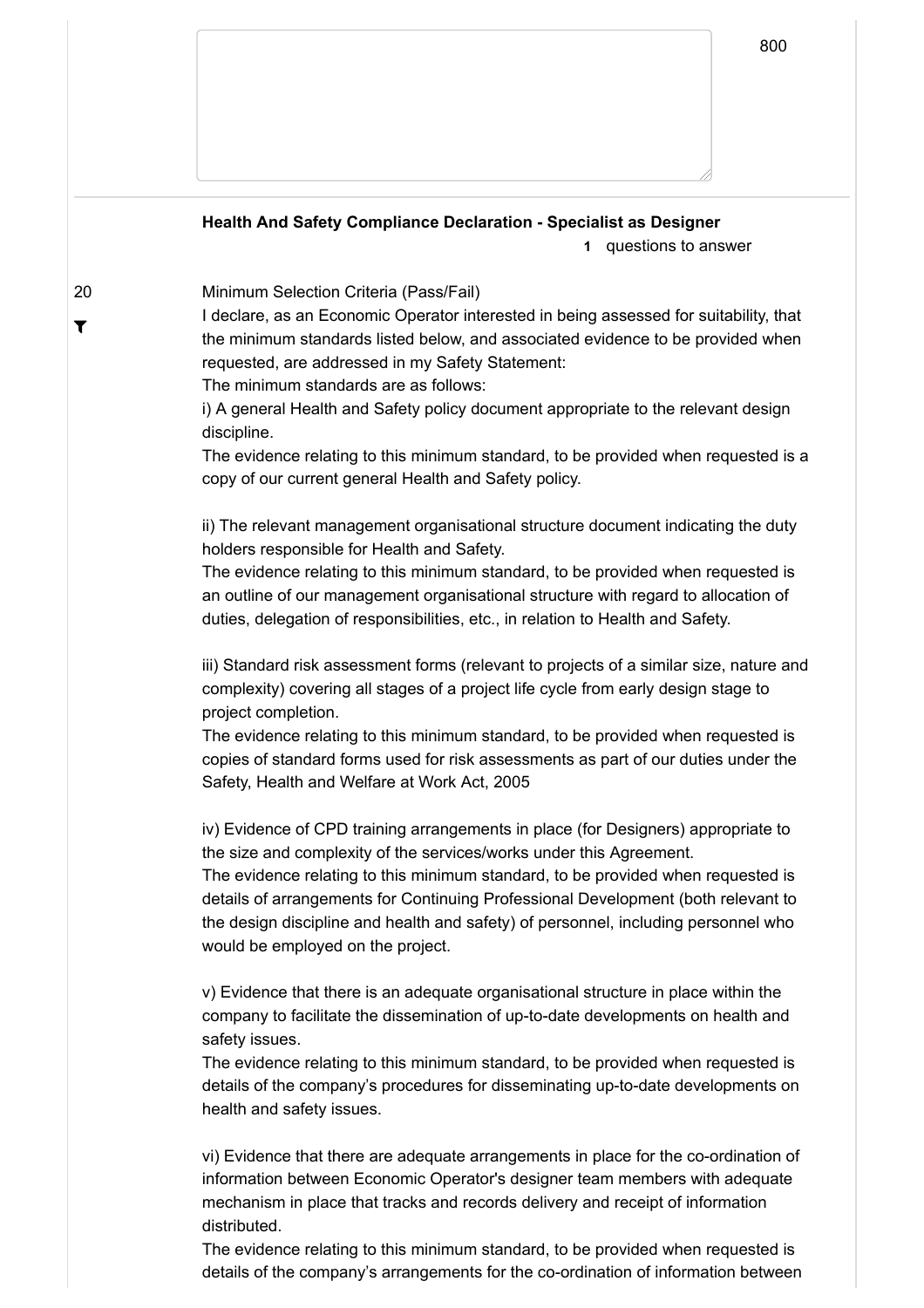|         | the different designers and technical disciplines involved in a project.                                                                                                                                                                                                                                                                                                                                                                                                                                                                                                                                                                                                                                                                                                                                                                                                                                                                                                                                                                                                                   |  |  |  |
|---------|--------------------------------------------------------------------------------------------------------------------------------------------------------------------------------------------------------------------------------------------------------------------------------------------------------------------------------------------------------------------------------------------------------------------------------------------------------------------------------------------------------------------------------------------------------------------------------------------------------------------------------------------------------------------------------------------------------------------------------------------------------------------------------------------------------------------------------------------------------------------------------------------------------------------------------------------------------------------------------------------------------------------------------------------------------------------------------------------|--|--|--|
|         | vii) Evidence of adequate structured procedures relevant to the size and complexity<br>of the project to ensure that the Economic Operator's role as Designer is clearly<br>demonstrated and that health and safety information is disseminated to the relevant<br>parties and appropriate action taken.<br>The evidence relating to this minimum standard, to be provided when requested is<br>details of the methodology for the dissemination of health and safety information for<br>the design and construction stage on this or equivalent projects.                                                                                                                                                                                                                                                                                                                                                                                                                                                                                                                                 |  |  |  |
|         | If the requirements and minimum standards have not been addressed in the Safety<br>Statement, separate evidence is to be provided on request which demonstrates that<br>such requirements and minimum standards have been met.                                                                                                                                                                                                                                                                                                                                                                                                                                                                                                                                                                                                                                                                                                                                                                                                                                                             |  |  |  |
|         | ● Yes✔                                                                                                                                                                                                                                                                                                                                                                                                                                                                                                                                                                                                                                                                                                                                                                                                                                                                                                                                                                                                                                                                                     |  |  |  |
|         | $\bigcirc$ No                                                                                                                                                                                                                                                                                                                                                                                                                                                                                                                                                                                                                                                                                                                                                                                                                                                                                                                                                                                                                                                                              |  |  |  |
|         | <b>Educational and Professional Qualifications (Management)</b><br>2 questions to answer                                                                                                                                                                                                                                                                                                                                                                                                                                                                                                                                                                                                                                                                                                                                                                                                                                                                                                                                                                                                   |  |  |  |
| 21      | Health and Safety Competence of Management Staff                                                                                                                                                                                                                                                                                                                                                                                                                                                                                                                                                                                                                                                                                                                                                                                                                                                                                                                                                                                                                                           |  |  |  |
| 22<br>T | Minimum Selection Criteria (Pass/Fail)<br>I declare, as an Economic Operator interested in being assessed for suitability, that<br>my organisation can provide sufficient management staff with Health and Safety<br>qualifications, training and experience, relevant to the services/works anticipated to<br>be completed under this Agreement.                                                                                                                                                                                                                                                                                                                                                                                                                                                                                                                                                                                                                                                                                                                                          |  |  |  |
|         | Note:<br>The evidence in support of the minimum selection criteria above is:<br>(1) providing OHSAS 18001 Certification, or other equivalent independently certified<br>Health and Safety management system with appropriate Health and Safety training<br>and resources,<br><b>Or</b><br>(2) providing the following details:<br>• the educational qualifications, professional qualifications (e.g. professionally<br>qualified project managers, architects, engineers etc. - with dates obtained), and<br>experience in so far as they are relevant to Health and Safety, and/or<br>• educational qualifications, professional qualifications (as above) with at least one<br>member of the managerial staff who has experience in relation to projects relevant<br>to the services/works under this Agreement.<br>• the Curriculum Vitae of the managerial staff in so far as they relate to Health and<br>Safety training and/or experience and also the organisational structure of the firm.<br>• having at least 8 hours annual (i.e. in-house or a CPD course) health and safety |  |  |  |
|         | training in relation to projects relevant to the services/works under this Agreement.<br>$Yes\checkmark$<br>No                                                                                                                                                                                                                                                                                                                                                                                                                                                                                                                                                                                                                                                                                                                                                                                                                                                                                                                                                                             |  |  |  |
| 23      | <b>Technical Capability</b>                                                                                                                                                                                                                                                                                                                                                                                                                                                                                                                                                                                                                                                                                                                                                                                                                                                                                                                                                                                                                                                                |  |  |  |

https://irl.eu-supply.com/app/rfq/response\_form\_print.asp?RFID=212188&TID=185410&PID=183745&LN=&E=-1&IID=&EM= 9/19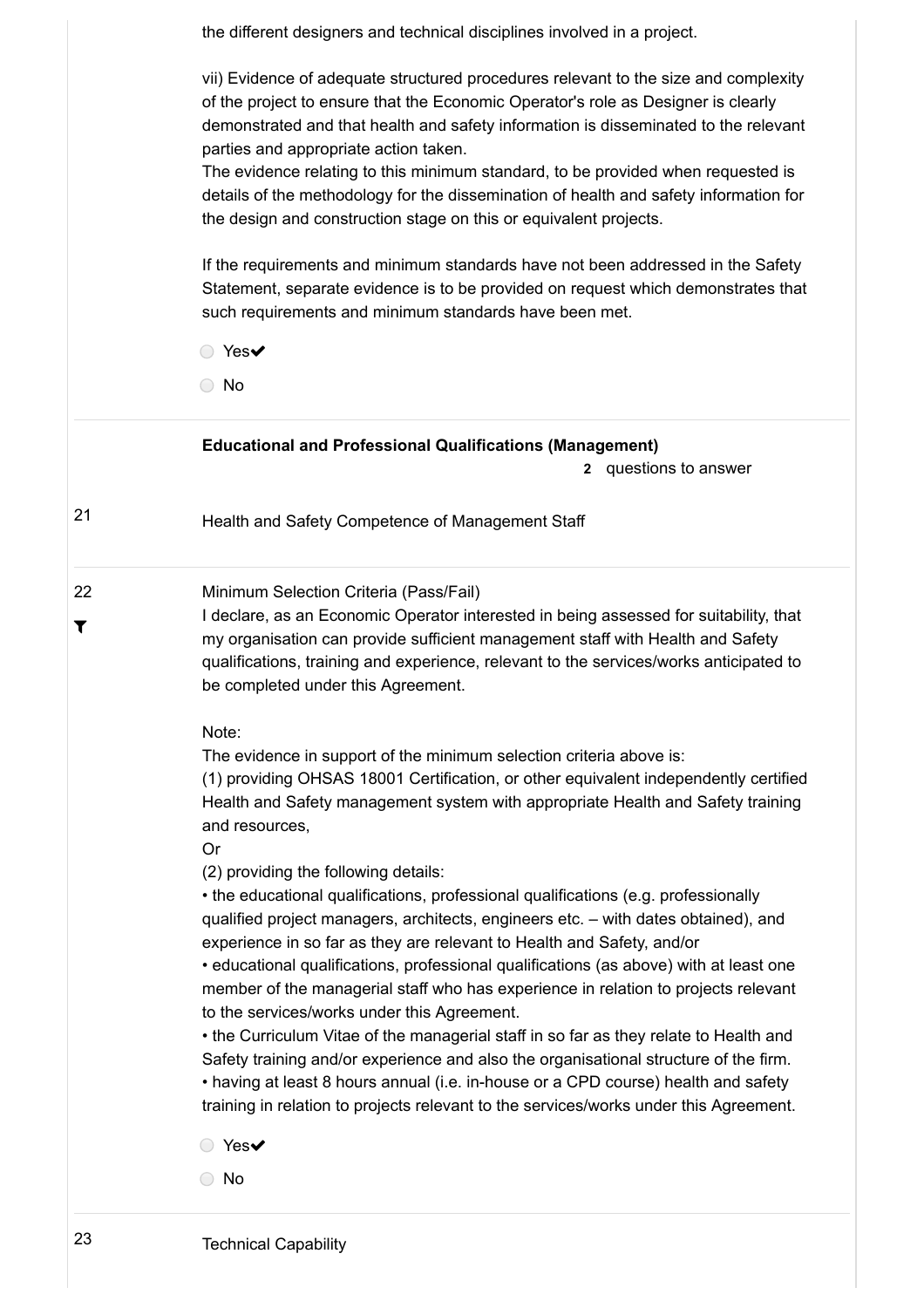| 24                   | Minimum Selection Criteria (Pass/Fail)                                                                                                           |
|----------------------|--------------------------------------------------------------------------------------------------------------------------------------------------|
|                      | I declare, as an Economic Operator interested in being assessed for suitability, that:                                                           |
| $\blacktriangledown$ | my organisation can provide at least one (1) member of the managerial staff who                                                                  |
|                      | holds a National Framework of Qualifications (NFQ) Level Seven (7) or higher, plus                                                               |
|                      | five (5) years experience, or equivalent relevant to the services/works under this                                                               |
|                      | Agreement.                                                                                                                                       |
|                      | Note:                                                                                                                                            |
|                      | Equivalent managerial staff technical capability offered by the Economic Operator                                                                |
|                      | must include as a minimum:                                                                                                                       |
|                      | an NFQ Level Six (6) qualification, plus eight (8) years experience in managing<br>projects relevant to the services/works under this Agreement. |
|                      |                                                                                                                                                  |
|                      | ◯ Yes✔                                                                                                                                           |
|                      | $\bigcirc$ No                                                                                                                                    |
|                      | <b>Educational and Professional Qualifications (Personnel)</b>                                                                                   |
|                      | questions to answer<br>1.                                                                                                                        |
| 25                   | Health and Safety Competence of Personnel                                                                                                        |
| 26                   | Minimum Selection Criteria (Pass/Fail)                                                                                                           |
|                      | I declare, as an Economic Operator interested in being assessed for suitability, that                                                            |
| T                    | my organisation has sufficient personnel with Health and Safety qualifications,                                                                  |
|                      | training and experience, relevant to the services/works anticipated to be completed                                                              |
|                      | under this Agreement.                                                                                                                            |
|                      | Note:                                                                                                                                            |
|                      | The evidence in support of the minimum selection criteria above is a Safe Pass                                                                   |
|                      | Card, or equivalent, for personnel.                                                                                                              |
|                      | ○ Yes✔                                                                                                                                           |
|                      | $\bigcirc$ No                                                                                                                                    |
|                      | <b>Financial And Economic Standing</b><br>questions to answer<br>$\mathbf{2}$                                                                    |
| 27                   | <b>Financial Confirmatory Note</b>                                                                                                               |
| 28                   | Minimum Selection Criteria (Pass/Fail)                                                                                                           |
| T                    |                                                                                                                                                  |
|                      | The Economic Operator must upload the completed 'Financial Confirmatory Note',                                                                   |
|                      | by clicking on the folder icon to the right.<br>A template for the Financial Confirmatory Note is available for download via the                 |
|                      | 'Access Documents' tab within this Request for Tender on www.etenders.gov.ie.                                                                    |
|                      | I confirm I have uploaded the completed 'Financial Confirmatory Note'.                                                                           |
|                      | $Yes\checkmark$                                                                                                                                  |
|                      |                                                                                                                                                  |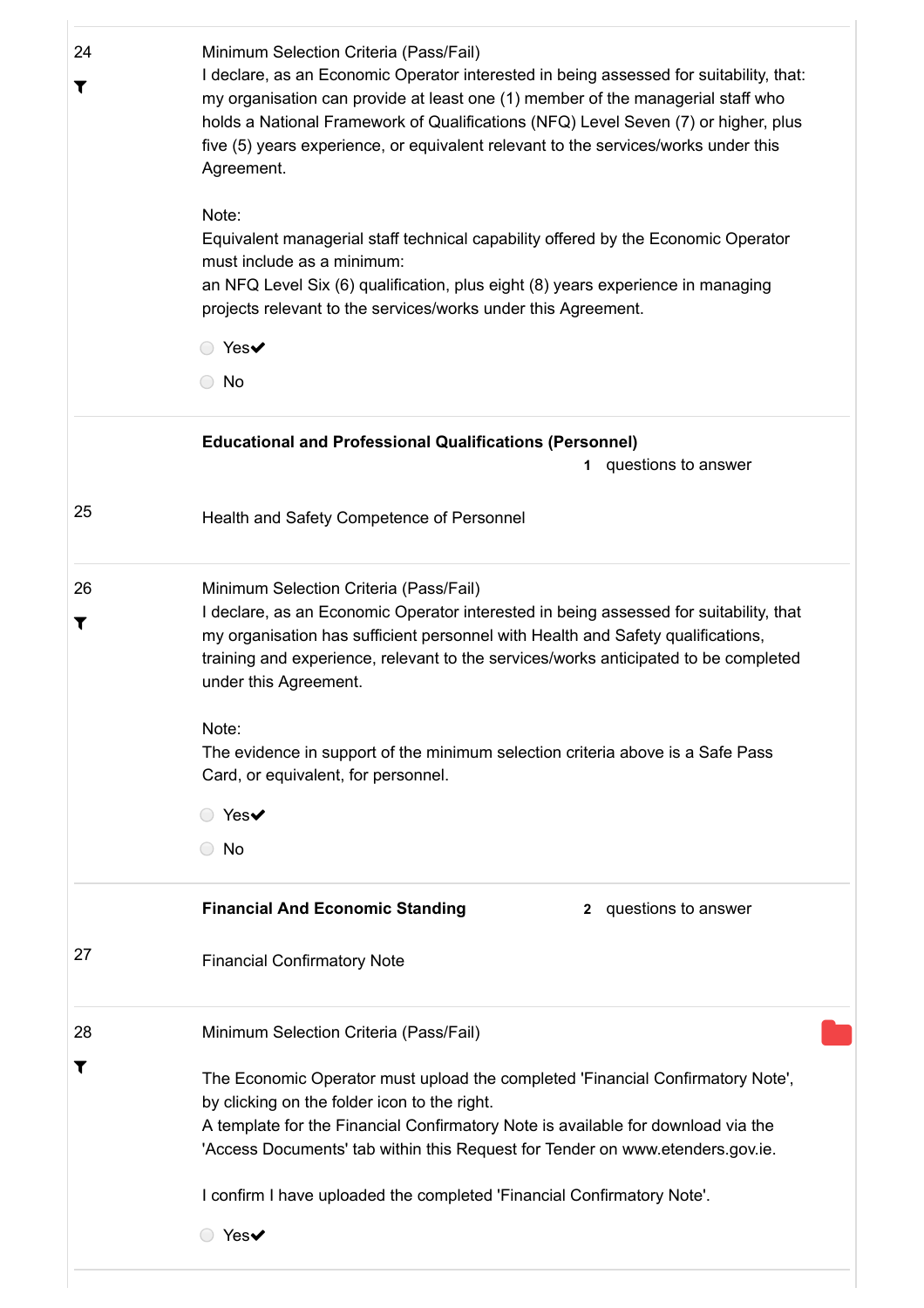| 29                         | Insurance                                                                                                                                                                                                                                                                                                      |
|----------------------------|----------------------------------------------------------------------------------------------------------------------------------------------------------------------------------------------------------------------------------------------------------------------------------------------------------------|
| 30<br>$\blacktriangledown$ | Minimum Selection Criteria (Pass/Fail)<br>I declare, as an Economic Operator interested in being assessed for suitability, I<br>have the financial capacity to meet the minimum standards set down for insurance<br>in this questionnaire.                                                                     |
|                            | The minimum levels of insurance cover required are:-<br>a) Employer's Liability Insurance = $€13,000,000$ and<br>b) Public Liability Insurance = $€6,500,000$ .                                                                                                                                                |
|                            | ◯ Yes✔<br>$\bigcirc$ No                                                                                                                                                                                                                                                                                        |
|                            | Technicians or Technical Bodies responsible for Quality Control<br>questions to answer<br>1.                                                                                                                                                                                                                   |
| 31                         | Minimum Selection Criteria (Pass/Fail)                                                                                                                                                                                                                                                                         |
| T                          | I declare, as an Economic Operator interested in being assessed for suitability, that<br>I meet the minimum standard, which is a list of the relevant technicians or technical<br>bodies responsible for quality control especially those upon whom I can call on in<br>order to carry out the services/works. |
|                            | Note:<br>The evidence in support of this minimum standard is a written statement naming the<br>Technicians and Technical Bodies, particularly those involved in quality control.                                                                                                                               |
|                            | ○ Yes✔                                                                                                                                                                                                                                                                                                         |
|                            | $\bigcirc$ No                                                                                                                                                                                                                                                                                                  |
|                            | List of Projects Carried Out Over the Past 5 Years                                                                                                                                                                                                                                                             |
|                            | questions to answer<br>0                                                                                                                                                                                                                                                                                       |
|                            |                                                                                                                                                                                                                                                                                                                |
|                            |                                                                                                                                                                                                                                                                                                                |
|                            |                                                                                                                                                                                                                                                                                                                |
|                            |                                                                                                                                                                                                                                                                                                                |
|                            |                                                                                                                                                                                                                                                                                                                |
|                            |                                                                                                                                                                                                                                                                                                                |
|                            |                                                                                                                                                                                                                                                                                                                |

https://irl.eu-supply.com/app/rfq/response\_form\_print.asp?RFID=212188&TID=185410&PID=183745&LN=&E=-1&IID=&EM= 11/19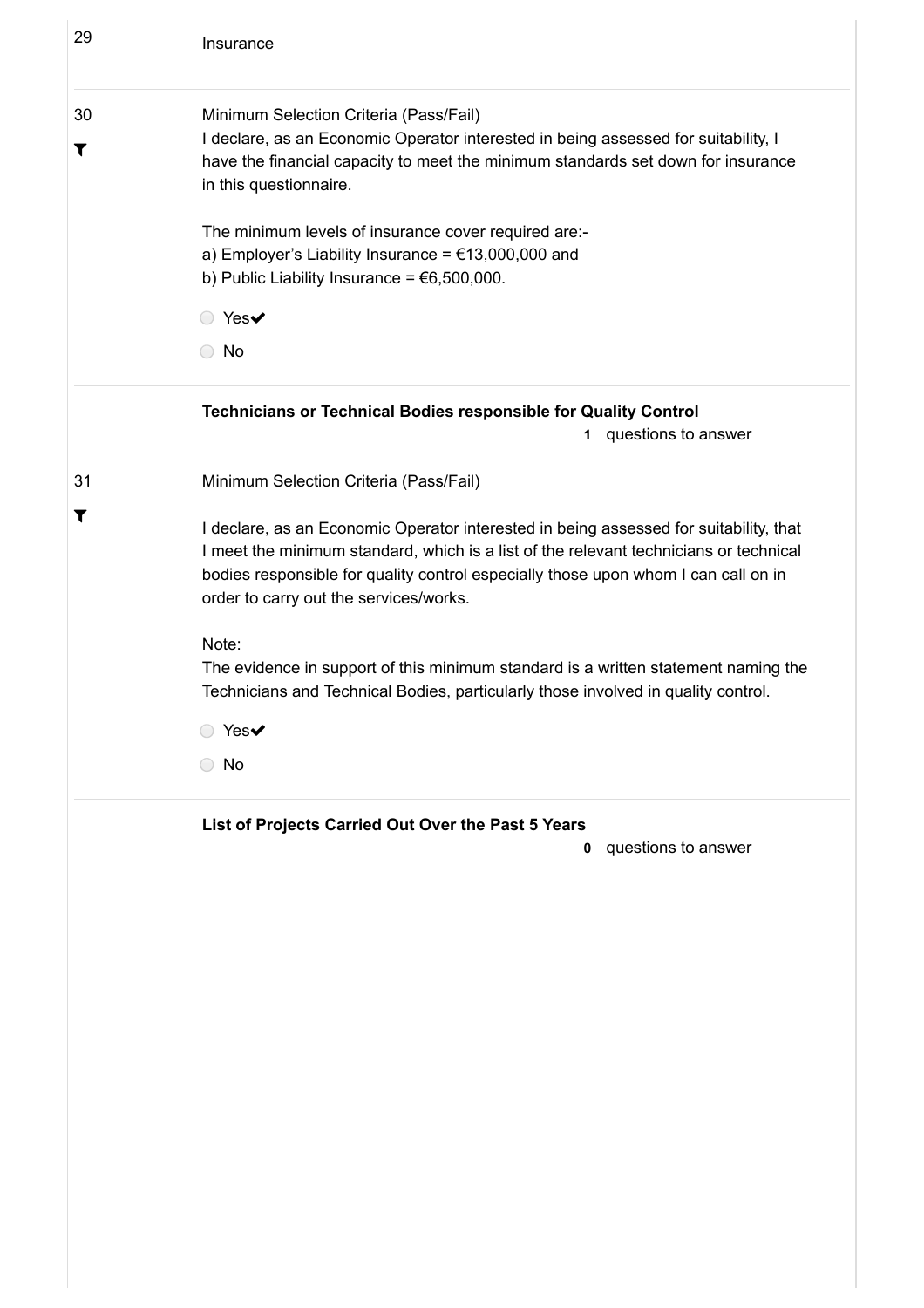32 This DPS requires Economic Operators who are experienced in the provision of professional and technical roles associated with the Management and Control of regulated Invasive Plant Species (IPS) (Note 1).

> Each Economic Operator interested in being assessed for suitability must provide details for three of their projects that are relevant to the sevices/works under this Agreement; that are of a similar scale, nature and complexity to those described hereunder and that clearly demonstrate that the Economic Operator has previous experience in the provision of professional and technical roles as part of the management and control of regulated invasive plant species projects in the past five (5) years.

> Each of the three projects must pertain to the provision of professional and technical roles associated with the management and control of regulated invasive plant species only and must have been completed (Note 2) as follows:

• Project-1 must have been completed within the past five (5) years.

• Project-2 must have been completed within the past five (5) years.

• Project-3 must have been completed within the past five (5) years.

#### Note-1:

Where appearing, the term 'regulated Invasive Plant Species' means any Invasive Plant Species that are subject to Irish and/or EU statutory regulation and which shall include, but are not limited to, those on the list on the Third Schedule of the European Communities (Birds and Natural Habitats) Regulations 2011.

#### Note-2:

Completed means the carrying out of all necessary services/works to finalise a project similar in nature, scale and complexity to those anticipated to arise under this Lot.

| Name and Address of the Contracting Authority/Client responsible for this project.<br>Enter the title and site location of the project in the box below. |                            |  |                                                            |
|----------------------------------------------------------------------------------------------------------------------------------------------------------|----------------------------|--|------------------------------------------------------------|
|                                                                                                                                                          |                            |  |                                                            |
|                                                                                                                                                          |                            |  |                                                            |
|                                                                                                                                                          |                            |  | 800                                                        |
|                                                                                                                                                          |                            |  |                                                            |
|                                                                                                                                                          |                            |  |                                                            |
|                                                                                                                                                          |                            |  |                                                            |
|                                                                                                                                                          | <b>Project Description</b> |  | Enter a brief description of the project in the box below. |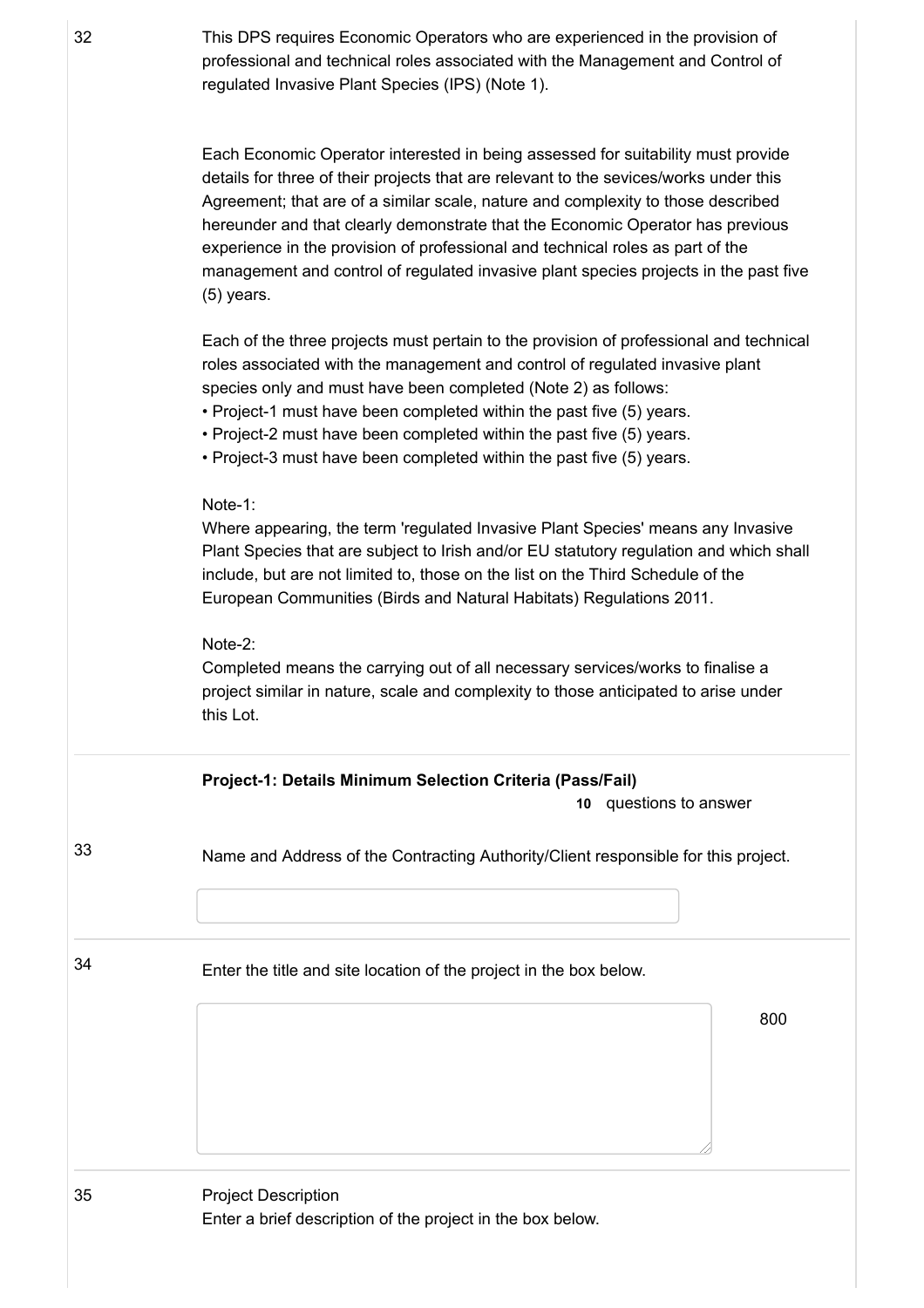|    | 800                                                                                                                                                                                                                                                             |  |  |  |
|----|-----------------------------------------------------------------------------------------------------------------------------------------------------------------------------------------------------------------------------------------------------------------|--|--|--|
| 36 | Date of completion of the project.<br>(Date must be in the format dd/mm/yyyy and must be during the past five (5) years)                                                                                                                                        |  |  |  |
| 37 | I declare, as an Economic Operator interested in being assessed for suitability, that<br>on this project, the following regulated Invasive Plant Species (IPS) were<br>encountered.                                                                             |  |  |  |
|    | Japanese Knotweed (Fallopia japonica)                                                                                                                                                                                                                           |  |  |  |
|    | Giant Hogweed (Heracleum mantegazzianum)                                                                                                                                                                                                                        |  |  |  |
|    | Giant-rhubarb (Gunnera tinctoria)                                                                                                                                                                                                                               |  |  |  |
|    | Rhododendron (Rhododendron ponticum)                                                                                                                                                                                                                            |  |  |  |
|    | Other regulated IPS                                                                                                                                                                                                                                             |  |  |  |
| 38 | If you ticked 'Other regulated IPS' above, please identify the regulated IPS and the<br>legislation that regulates it.                                                                                                                                          |  |  |  |
|    | 800                                                                                                                                                                                                                                                             |  |  |  |
| 39 | I declare, as an Economic Operator interested in being assessed for suitability, that<br>the following activities/roles were undertaken/provided by my organisation (or its<br>representatives) on this project:                                                |  |  |  |
|    | Note:<br>While the details provided by the Economic Operator for the three projects must<br>demonstrate that all of the following activities/roles were managed, it is not a<br>requirement that every role/activity was managed on each of the three projects. |  |  |  |
|    | Ecologist/Horticulturalist/or equivalent regarding the IPS infestation(s).                                                                                                                                                                                      |  |  |  |
|    | Land Surveyor and/or Geographical Information Systems Technician.                                                                                                                                                                                               |  |  |  |
|    | Detailed Management Plan(s) regarding the IPS infestation                                                                                                                                                                                                       |  |  |  |
|    | Other management functions relating to the IPS infestation (e.g. Reporting;                                                                                                                                                                                     |  |  |  |

https://irl.eu-supply.com/app/rfq/response\_form\_print.asp?RFID=212188&TID=185410&PID=183745&LN=&E=-1&IID=&EM= 13/19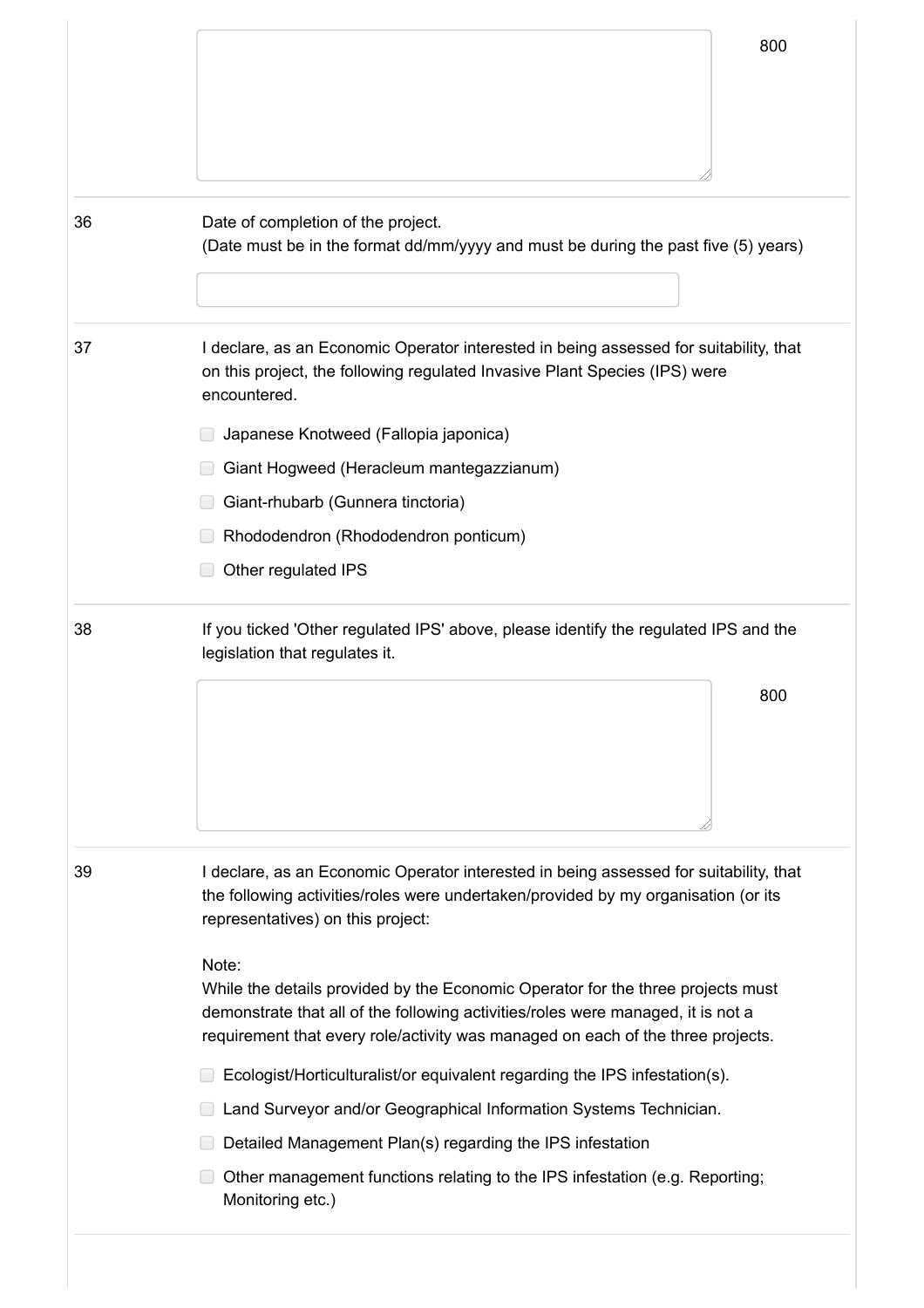| 40      | If you ticked 'Other management functions' above, please provide details of the IPS<br>management functions carried out by your organisation (or its representatives) on<br>this project.<br>If not applicable, enter 'N/A' in the box below.                                                                                                                                                       |  |  |
|---------|-----------------------------------------------------------------------------------------------------------------------------------------------------------------------------------------------------------------------------------------------------------------------------------------------------------------------------------------------------------------------------------------------------|--|--|
|         | 800                                                                                                                                                                                                                                                                                                                                                                                                 |  |  |
| 41      | Value of the project excluding VAT<br>Note: this is only to include the value of the work directly related to the provision of<br>professional and technical roles associated with the management and control of<br>Invasive Plant Species on this Project.                                                                                                                                         |  |  |
| 42<br>T | The Economic Operator must upload a completed 'Project Verification Form' for the<br>project, by clicking on the folder icon to the right.<br>The 'Project Verification Form' is available for download via the 'Access Documents'<br>tab within this Request for Tender on www.etenders.gov.ie.<br>I confirm I have uploaded the completed 'Project Verification Form' for this project.<br>○ Yes✔ |  |  |
|         | Project-2: Details Minimum Selection Criteria (Pass/Fail)<br>10 questions to answer                                                                                                                                                                                                                                                                                                                 |  |  |
| 43      | Name and Address of the Contracting Authority/Client Rresponsible for this project.                                                                                                                                                                                                                                                                                                                 |  |  |
| 44      | Enter the title and site location of the project in the box below.<br>800                                                                                                                                                                                                                                                                                                                           |  |  |
| 45      | <b>Project Description</b><br>Enter a brief description of the project in the box below.                                                                                                                                                                                                                                                                                                            |  |  |

https://irl.eu-supply.com/app/rfq/response\_form\_print.asp?RFID=212188&TID=185410&PID=183745&LN=&E=-1&IID=&EM= 14/19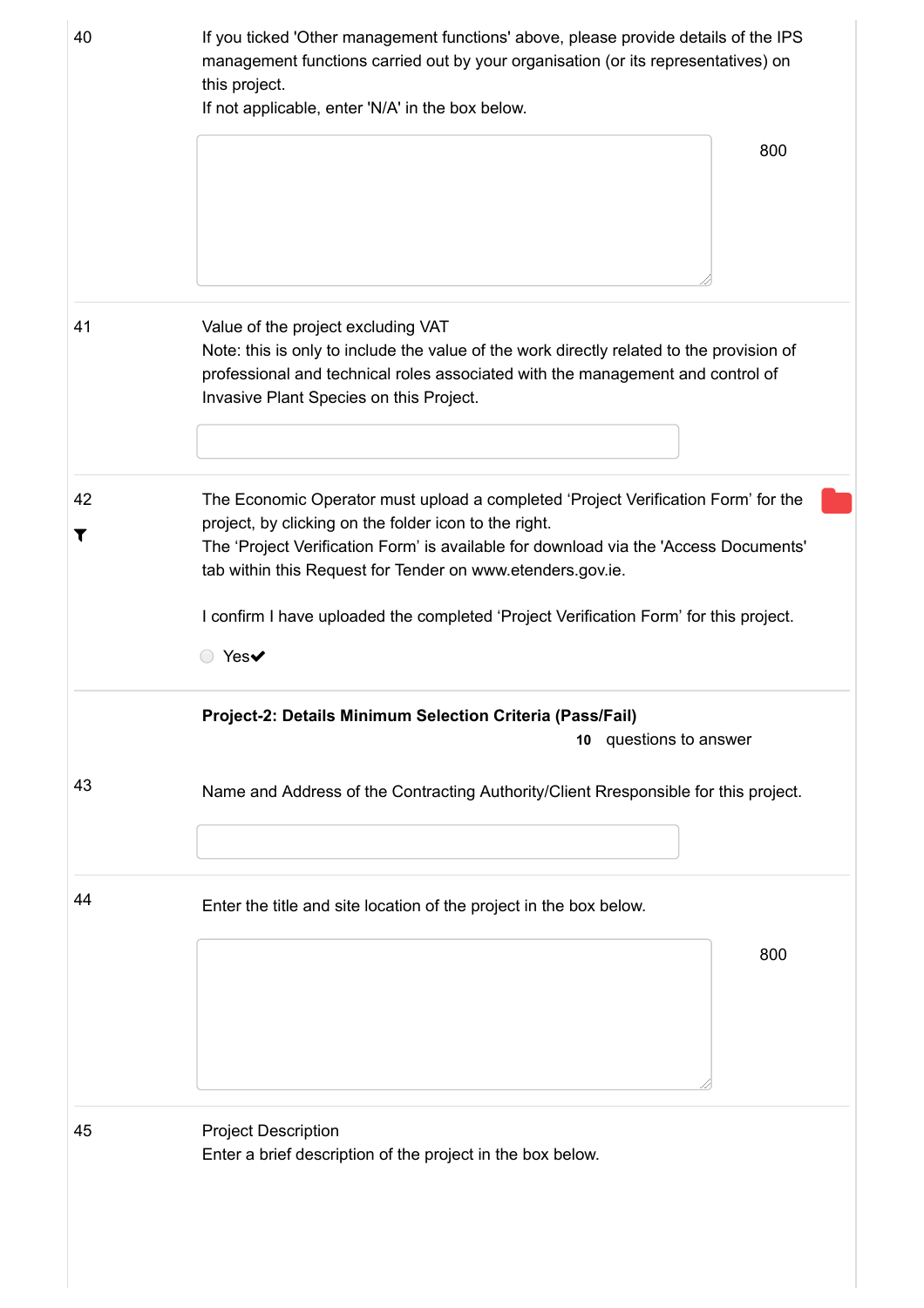|    | 800                                                                                                                                                                                                                                                                                                                                                                                              |  |  |
|----|--------------------------------------------------------------------------------------------------------------------------------------------------------------------------------------------------------------------------------------------------------------------------------------------------------------------------------------------------------------------------------------------------|--|--|
| 46 | Date of completion of the project<br>(Date must be in the format dd/mm/yyyy and must be during the past five (5) years)                                                                                                                                                                                                                                                                          |  |  |
| 47 | I declare, as an Economic Operator interested in being assessed for suitability, that<br>on this project, the following regulated Invasive Plant Species were encountered.<br>Japanese Knotweed (Fallopia japonica)<br>Giant Hogweed (Heracleum mantegazzianum)<br>Giant-rhubarb (Gunnera tinctoria)<br>Rhododendron (Rhododendron ponticum)                                                     |  |  |
| 48 | <b>Other Regulated IPS</b><br>If you ticked 'Other regulated IPS' above, please identify the regulated IPS and the<br>legislation that regulates it.<br>800                                                                                                                                                                                                                                      |  |  |
| 49 | I declare, as an Economic Operator interested in being assessed for suitability, that<br>the following activities/roles were undertaken/provided by my organisation (or its<br>representatives) on this project:<br>Note:<br>While the details provided by the Economic Operator for the three projects must<br>demonstrate that all of the following activities/roles were managed, it is not a |  |  |
|    | requirement that every role/activity was managed on each of the three projects.<br>Ecologist/Horticulturalist/or equivalent regarding the IPS infestation(s).<br>Land Surveyor and/or Geographical Information Systems Technician.                                                                                                                                                               |  |  |

https://irl.eu-supply.com/app/rfq/response\_form\_print.asp?RFID=212188&TID=185410&PID=183745&LN=&E=-1&IID=&EM= 15/19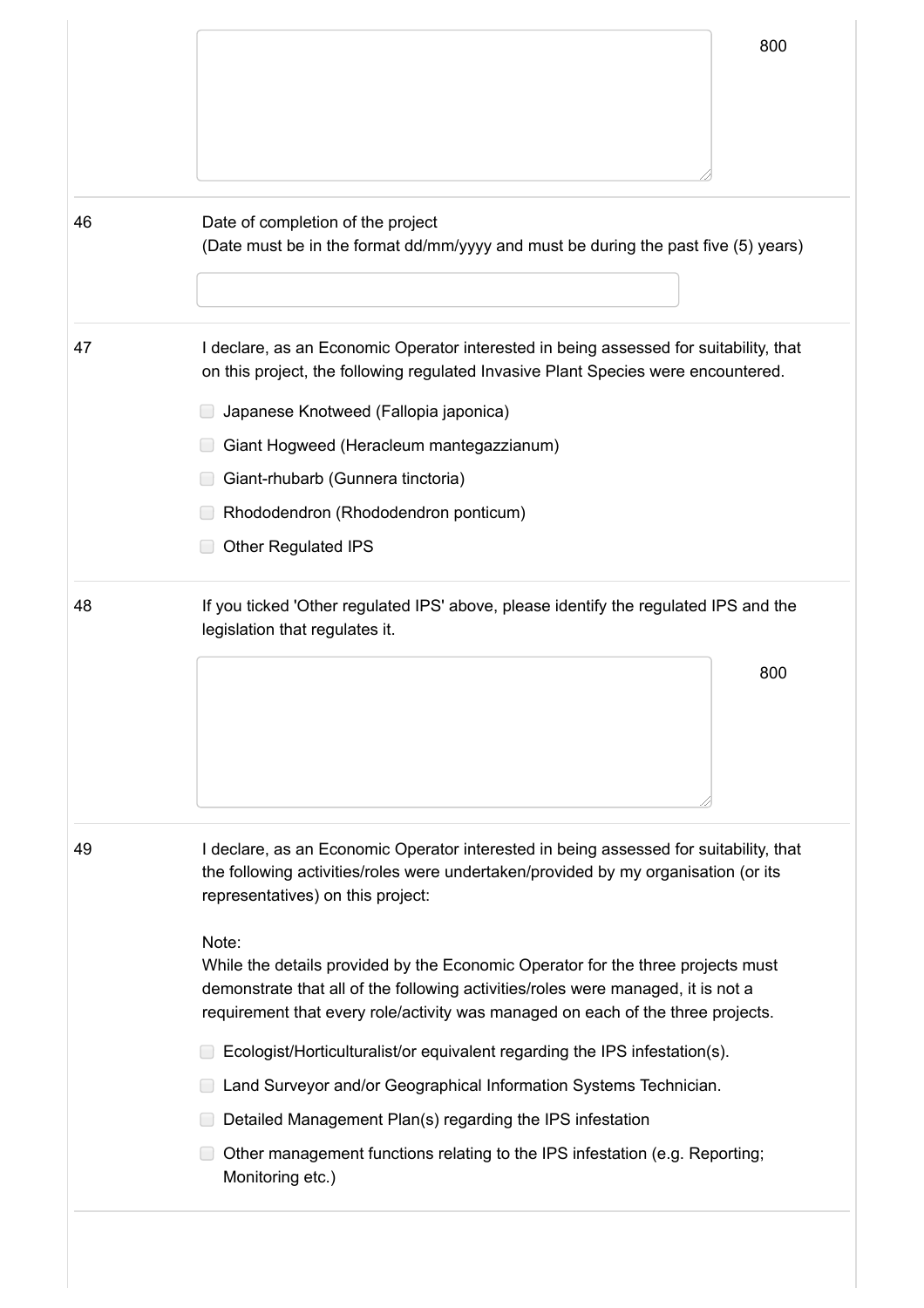| 50      | If you ticked 'Other management functions' above, please provide details of the IPS<br>management functions carried out by your organisation (or its representatives) on<br>this project.<br>If not applicable, enter 'N/A' in the box below.                                                                                                                                                       |  |  |  |
|---------|-----------------------------------------------------------------------------------------------------------------------------------------------------------------------------------------------------------------------------------------------------------------------------------------------------------------------------------------------------------------------------------------------------|--|--|--|
|         | 800                                                                                                                                                                                                                                                                                                                                                                                                 |  |  |  |
| 51      | Value of the project excluding VAT<br>Note: this is only to include the value of the work directly related to the provision of<br>professional and technical roles associated with the management and control of<br>Invasive Plant Species on this Project.                                                                                                                                         |  |  |  |
| 52<br>Т | The Economic Operator must upload a completed 'Project Verification Form' for the<br>project, by clicking on the folder icon to the right.<br>The 'Project Verification Form' is available for download via the 'Access Documents'<br>tab within this Request for Tender on www.etenders.gov.ie.<br>I confirm I have uploaded the completed 'Project Verification Form' for this project.<br>◯ Yes✔ |  |  |  |
|         | Project-3: Details Minimum Selection Criteria (Pass/Fail)<br>10 questions to answer                                                                                                                                                                                                                                                                                                                 |  |  |  |
| 53      | Name and Address of the Contracting Authority/Client responsible for this project.                                                                                                                                                                                                                                                                                                                  |  |  |  |
| 54      | Enter the title and site location of the project in the box below.<br>800                                                                                                                                                                                                                                                                                                                           |  |  |  |
| 55      | <b>Project Description</b><br>Enter a brief description of the project in the box below.                                                                                                                                                                                                                                                                                                            |  |  |  |

https://irl.eu-supply.com/app/rfq/response\_form\_print.asp?RFID=212188&TID=185410&PID=183745&LN=&E=-1&IID=&EM= 16/19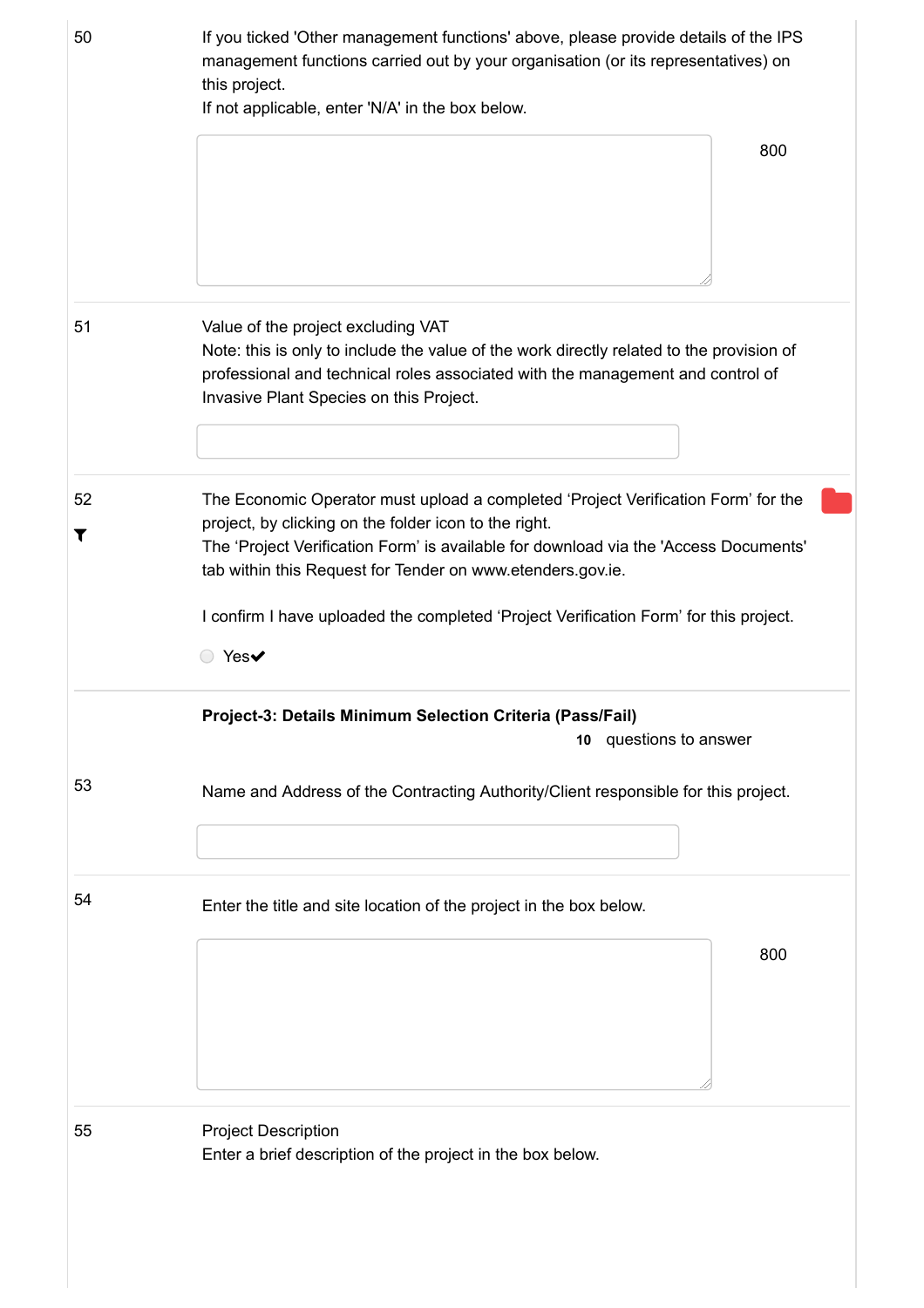|    | 800                                                                                                                                                                                                                                                     |  |  |
|----|---------------------------------------------------------------------------------------------------------------------------------------------------------------------------------------------------------------------------------------------------------|--|--|
|    |                                                                                                                                                                                                                                                         |  |  |
|    |                                                                                                                                                                                                                                                         |  |  |
|    |                                                                                                                                                                                                                                                         |  |  |
| 56 | Date of completion of the project<br>(Date must be in the format dd/mm/yyyy and must be during the past five (5) years)                                                                                                                                 |  |  |
| 57 | I declare, as an Economic Operator interested in being assessed for suitability, that<br>on this project, the following regulated invasive plant species were encountered.                                                                              |  |  |
|    | Japanese Knotweed (Fallopia japonica)<br>Giant Hogweed (Heracleum mantegazzianum)                                                                                                                                                                       |  |  |
|    | Giant-rhubarb (Gunnera tinctoria)                                                                                                                                                                                                                       |  |  |
|    | Rhododendron (Rhododendron ponticum)                                                                                                                                                                                                                    |  |  |
|    | <b>Other Regulated IPS</b>                                                                                                                                                                                                                              |  |  |
| 58 | If you ticked 'Other regulated IPS' above, please identify the regulated IPS and the<br>legislation that regulates it.                                                                                                                                  |  |  |
|    | 800                                                                                                                                                                                                                                                     |  |  |
|    |                                                                                                                                                                                                                                                         |  |  |
|    |                                                                                                                                                                                                                                                         |  |  |
|    |                                                                                                                                                                                                                                                         |  |  |
| 59 | I declare, as an Economic Operator interested in being assessed for suitability, that<br>the following activities/roles were undertaken/provided by my organisation (or its<br>representatives) on this project:                                        |  |  |
|    | Note:                                                                                                                                                                                                                                                   |  |  |
|    | While the details provided by the Economic Operator for the three projects must<br>demonstrate that all of the following activities/roles were managed, it is not a<br>requirement that every role/ activity was managed on each of the three projects. |  |  |
|    | Ecologist/Horticulturalist/or equivalent regarding the IPS infestation(s).                                                                                                                                                                              |  |  |
|    | Land Surveyor and/or Geographical Information Systems Technician.                                                                                                                                                                                       |  |  |
|    | Detailed Management Plan/s regarding the IPS infestation                                                                                                                                                                                                |  |  |
|    | Other management functions relating to the IPS infestation (e.g. Reporting;<br>Monitoring etc.)                                                                                                                                                         |  |  |

https://irl.eu-supply.com/app/rfq/response\_form\_print.asp?RFID=212188&TID=185410&PID=183745&LN=&E=-1&IID=&EM= 17/19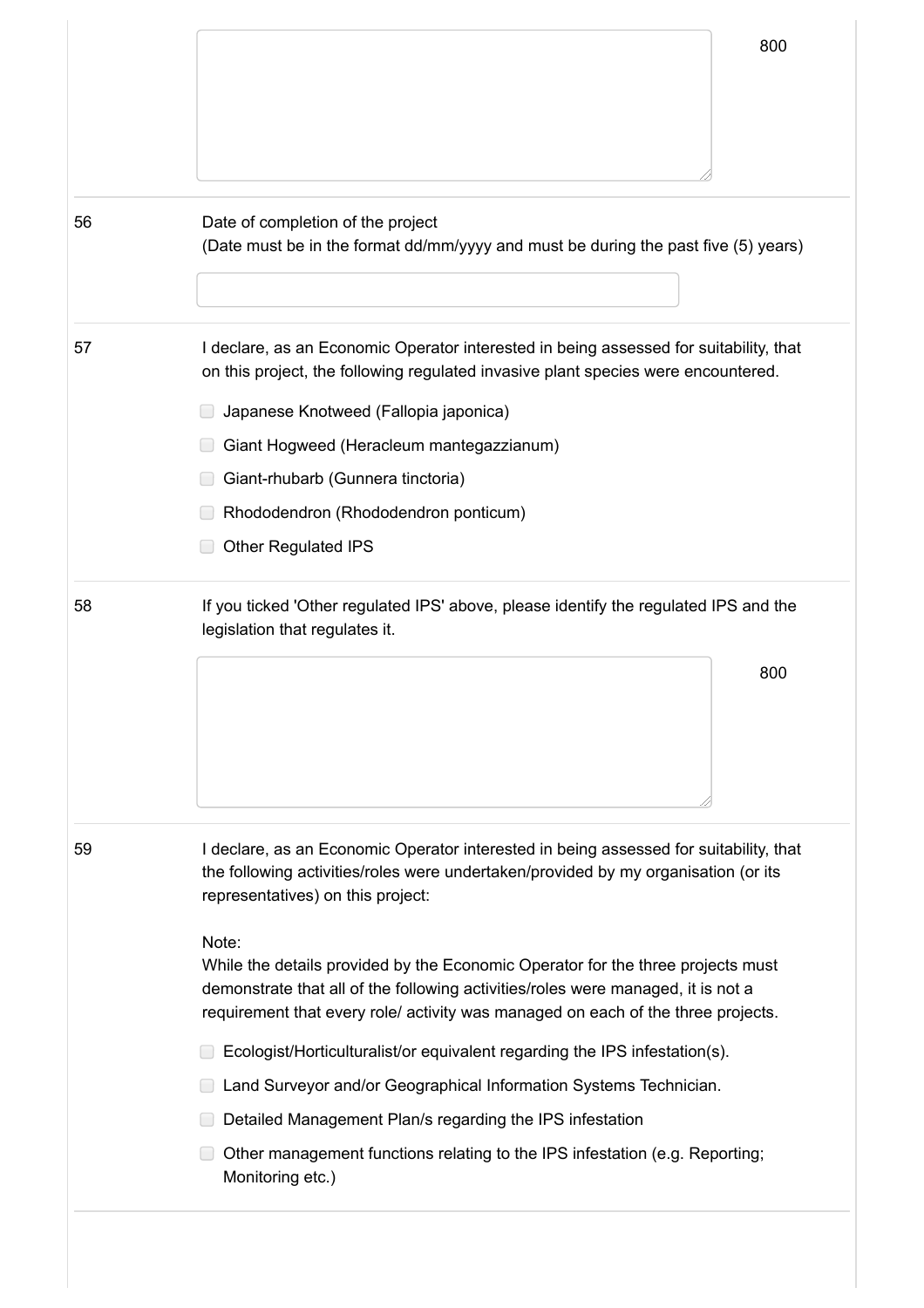| 60      | If you ticked 'Other management functions' above, please provide details of the IPS<br>management functions carried out by your organisation (or its representatives) on<br>this project.<br>If not applicable, enter 'N/A' in the box below.                                                                                                                                                                                                                                                                                                                                                                                 |
|---------|-------------------------------------------------------------------------------------------------------------------------------------------------------------------------------------------------------------------------------------------------------------------------------------------------------------------------------------------------------------------------------------------------------------------------------------------------------------------------------------------------------------------------------------------------------------------------------------------------------------------------------|
|         | 800                                                                                                                                                                                                                                                                                                                                                                                                                                                                                                                                                                                                                           |
| 61      | Value of the project excluding VAT<br>Note: this is only to include the value of the work directly related to the provision of<br>professional and technical roles associated with the management and control of<br>Invasive Plant Species on this Project.                                                                                                                                                                                                                                                                                                                                                                   |
| 62<br>T | The Economic Operator must upload a completed 'Project Verification Form' for the<br>project, by clicking on the folder icon to the right.<br>The 'Project Verification Form' is available for download via the 'Access Documents'<br>tab within this Request for Tender on www.etenders.gov.ie.<br>I confirm I have uploaded the completed 'Project Verification Form' for this project.<br>○ Yes✔                                                                                                                                                                                                                           |
|         | <b>Declaration</b><br>1 questions to answer                                                                                                                                                                                                                                                                                                                                                                                                                                                                                                                                                                                   |
| 63      | I acknowledge and understand:<br>(a) that where my submission includes an answer and/or response to a minimum<br>selection criteria ("pass/fail criteria") question and/or declaration, which denotes that<br>I fail to meet that minimum selection criteria for admittance to the DPS, I shall be<br>deemed to have submitted a compliant submission but shall be adjudged to have<br>failed to meet the minimum selection criteria necessary for entry on to the DPS and,<br>accordingly, I shall not be admitted to the DPS;<br>(b) that where I have failed to: (i) answer and/or respond (fully or at all) to a question |
|         | and/or declaration or; (ii) submit the necessary supporting documents where<br>appropriate, the LGOPC shall deem my submission non-compliant for the purpose<br>of my application for admittance to the DPS and, accordingly, I shall not be admitted<br>to the DPS;                                                                                                                                                                                                                                                                                                                                                          |
|         | (c) that where I have been found to have furnished false, misleading or incorrect<br>information, documentation or declarations with, or at any stage of, my application<br>or I have, for whatever reason, been unable or unwilling to provide the requisite<br>evidence of compliance with the declarations submitted herein when requested by<br>the LGOPC or Contracting Authority then the LGOPC or Contracting Authority may<br>impose such sanctions as it deems appropriate up to and including immediate<br>exclusion of the Economic Operator from the DPS.                                                         |

https://irl.eu-supply.com/app/rfq/response\_form\_print.asp?RFID=212188&TID=185410&PID=183745&LN=&E=-1&IID=&EM= 18/19